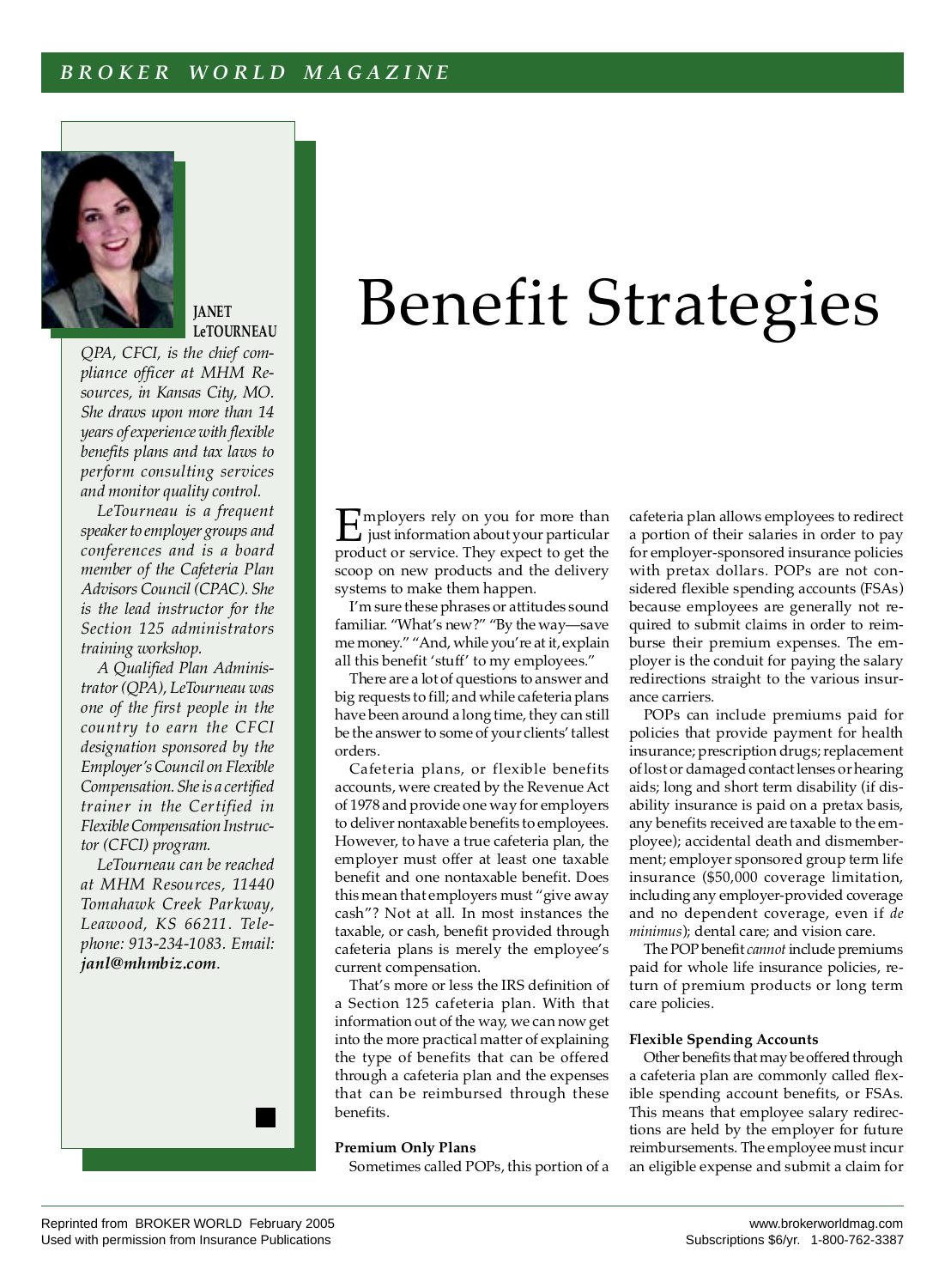reimbursement. Once a claim is adjudicated and approved for payment, untaxed dollars are returned to the employee to reimburse him for expenses incurred.

FSA benefits that can be reimbursed from the cafeteria plan include medical expenses, dependent or child daycare expenses and adoption expenses. A cafeteria plan can even offer employees a way to buy and sell vacation days, make contributions to 401(k) plans, or fund their health savings accounts.

# **Medical Benefit**

The medical benefit offered through a cafeteria plan is routinely called a health flexible spending account (Health FSA). This sounds simple enough, but what exactly does the IRS consider to be a "medical expense"?

We'll get the "IRS language" out of the way first. "Eligible medical expenses include amounts paid for the diagnosis, cure, mitigation, treatment or prevention of disease and for treatments affecting any part of or function of the body."

These expenses are typically what we think of as normal medical charges. You know, the trips to the doctor, dentist or optometrist. Medical care comes in three flavors—fees, prescriptions and medical equipment.

Fees include insurance co-payments and deductibles; physician fees (e.g., office visits); hospital bills; most dental expenses; vision expenses; and diagnostic fees.

Vision expenses can include surgery to correct vision problems. These procedures are sometimes called LASIK or laser surgery.

Prescriptions are anything that is ingested, injected or rubbed on. These items must be drugs that can only be obtained with a prescription.

Over-the-counter drugs such as aspirin and decongestants pass the test as medically necessary and may be reimbursed from the medical benefit.

But what about herbs and vitamins? These types of items are considered for the general health of a participant. Claims for herbs or vitamins must be recommended by a doctor.

Medical equipment includes contact

lenses and the solution to maintain them, dentures, eyeglasses, and hearing devices and batteries.

Be careful when including big-ticket items in a cafeteria plan, such as an elevator installed in a home. It still has to be associated with a specific disease, and the cost of improvements that increase the value of the property may only be partly included as a medical expense. This type of expenditure is a *capital expense.* The cost of the improvement is reduced by the increase in the value of the property.

What about a phone especially equipped for the hearing impaired? Well, only the *excess cost* would be considered a medical expense. Excess cost means the cost of the unique phone over and above the cost of a similar phone without the special equipment.

The medical benefit *cannot* reimburse expenses paid for cosmetic surgery and procedures; dental bleaching; marriage counseling; over-the-counter drugs and medications (including vitamins and aspirin not prescribed by a physician, and stop-smoking patches, medications and gums); weight loss programs for general health or appearance; premiums the employee or spouse pay for insurance coverage (payroll-deducted premiums sponsored by the employer are eligible under the premium only plan).

# **Dependent Daycare Benefit**

This benefit reimburses the participant for daycare expenses. The expenses must be incurred for an eligible child or adult and must allow the participant and the spouse, if he is married, to work or look for work.

Eligible daycare expenses include nanny expenses for services provided inside the home (eligible to the extent they are attributable to dependent care expenses and expenses of incidental household services); dependent care expenses incurred for services outside the home (provided they are incurred for the care of a qualifying dependent that regularly spends at least eight hours per day in the home); registration fees to a daycare facility as long as the fees are allocable to actual care and not described as a materials or other fee. In addition, nursery school expenses are eligible, even if the school also furnishes lunch and educational services. Expenses paid to a relative (e.g., child, parent or grandparent of participant) are eligible. However, the relative cannot be under age 19 or a tax dependent of the participant. FICA and FUTA payroll taxes of daycare providers are eligible.

Reimbursement for dependent daycare may not exceed the smaller of the following limits: the maximum allowed under the plan; \$5,000 if filing a joint tax return and \$2,500 if separate returns are filed; household taxable compensation after all compensation reduction elections; and if married, the spouse's actual or deemed earned income.

The dependent daycare benefit *cannot* reimburse expenses paid for kindergarten fees (almost always considered an educational expense) and elementary school expenses for a child in first grade or higher; food, transportation and incidental expenses (diapers, activities, etc.) are not eligible if charged separately from dependent care expenses; expenses paid to a housekeeper, maid, cook, etc., except where incidental to child or dependent adult care.

This benefit will get more notice as baby boomers age and have responsibility for their parents. The older adult must be a dependent of the participant, be incapable of self care, and live with the participant at least eight hours per day.

A dependent care credit is available that can be included in a family's tax return filing. Whether to participate in the daycare portion of a cafeteria plan or to take the tax credit depends on the individual's filing status, number of dependents and annual daycare expenses.

# **Adoption Assistance Benefit**

The adoption assistance benefit allows employees to redirect a portion of their salary to pay for most expenses associated with a legal adoption. The current IRS limit on expenses that can be turned in for any one adoption is \$10,630. This figure will ordinarily be indexed upward each year. The credit is available to everyone, but will